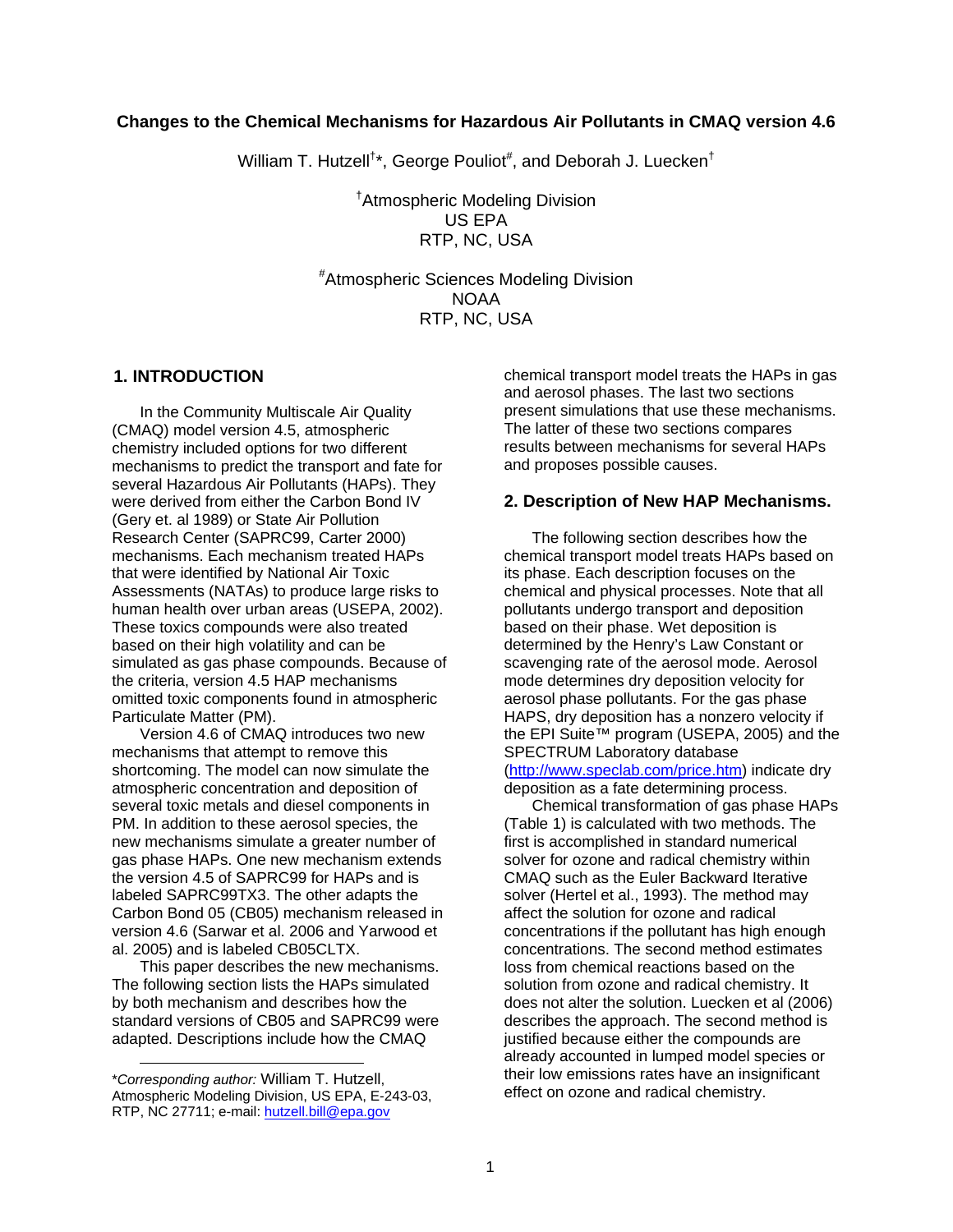The first method treats two types of model species. Type one participates in photochemistry by destroying and producing model species controlling ozone and radical concentrations. In CB05CLTX, formaldehyde and acetaldehyde belong to type one. In SAPRC99TX3, acrolein and 1,3-butadiene also belong to type one. Type two does not alter ozone and radical concentrations. The treatment is used because their emissions are already accounted in explicit or lumped species within the mechanisms. Type two serves as tracers of emitted pollutants. Tracers for formaldehyde, acetaldehyde, and acrolein allow determining photochemical production of the given pollutant.

| Table 1. HAP Gas Species |  |
|--------------------------|--|
|--------------------------|--|

| <b>HAP</b>                       | CAS#          |  |
|----------------------------------|---------------|--|
| Acrylonitrile                    | 107-13-1      |  |
| Carbon Tetrachloride             | $56 - 23 - 5$ |  |
| Propylene Dichloride             | 78-87-5       |  |
| 1,3-Dichloride Propene           | 542-75-6      |  |
| 1,1,2,2-Tetrachloride Ethane     | 79-34-5       |  |
| Benzene                          | $71-41-2$     |  |
| Chloroform                       | 67-66-3       |  |
| 1,2-Dibromomethane               | 106-93-4      |  |
| 1,2-Dichloromethane              | 107-06-2      |  |
| <b>Ethylene Oxide</b>            | $75 - 21 - 8$ |  |
| Methylene Chloride               | 75-09-2       |  |
| Perchloroethylene                | 127-18-4      |  |
| Trichloroethylene                | 79-01-6       |  |
| Vinyl Chloride                   | 7501-4        |  |
| Naphthalene                      | $91 - 20 - 3$ |  |
| Quinoline                        | $91 - 22 - 5$ |  |
| Hydrazine                        | 302-01-2      |  |
| 2,4-Toluene Diisocyanate         | 584-84-9      |  |
| Hexamethylene 1,6-Diisocyanate   | 822-06-0      |  |
| Maleic Anhydride                 | 108-31-6      |  |
| Triethylamine                    | 121-44-8      |  |
| 1,4-Dichlorobenzene              | 106-46-7      |  |
| <b>Total Formaldehyde</b>        | $50 - 00 - 0$ |  |
| Total Acetaldehyde               | 75-07-0       |  |
| <b>Total Acrolein</b>            | 107-02-8      |  |
| 1, 3-Butadiene                   | 106-99-0      |  |
| Formaldehyde Emissions Tracer    | $50 - 00 - 0$ |  |
| Acetaldehyde Emissions Tracer    | 75-07-0       |  |
| <b>Acrolein Emissions Tracer</b> | 107-02-8      |  |

Aerosol phase HAPs (Table 2) use a modeling approach analogous to tracers in the gas phase. They track emissions of toxic components within PM and undergo microphysical processes and deposition similar to elemental carbon and unidentified coarse mode matter. However, the HAP species do not affect rates of microphysical processes and deposition based on their tracking function. They also do not participate in cloud chemistry. The approach is not valid for two toxic components in PM. Research (Kotas and Stasicka 2000, Zhang 2000 and Seigneur and Constantinou 1995) indicates that hexavalent and trivalent states of chromium exchange mass through chemistry within cloud droplets. Removing the shortcoming is an avenue for model developers within CMAS.

## **3. Simulations**

To demonstrate each mechanism, applications were conducted over January and July 2001, excluding the spin-up period. The modeling domain covered the continental United States with grid cells that had horizontal dimensions of  $36X36$  km<sup>2</sup>. The vertical structure spanned from the surface to 100 mbar with 14 layers in sigma pressure coordinates. The SMOKE modeling system (CEMPD, 2005) produced emission files based on the 1999 National Emissions Inventory (USEPA, 2004) for criteria and toxic air pollutants.

|  |  | Table 2. HAP Aerosol Species |  |  |
|--|--|------------------------------|--|--|
|--|--|------------------------------|--|--|

| HAP                            |
|--------------------------------|
| <b>Beryllium Compounds</b>     |
| Nickel Compounds               |
| Chromium (III) Compounds       |
| Chromium (VI) Compounds        |
| <b>Lead Compounds</b>          |
| Manganese Compounds            |
| Cadmium Compounds              |
| <b>Diesel Emissions Tracer</b> |

#### **4. Results**

For gas phase HAPs, we compare predications from each mechanism by examining 1,3-butadiene, benzene, photochemically produced formaldehyde and acetaldehyde. The comparison uses these pollutants because emissions are the only sources for 1,3-butadiene and benzene while the last two pollutants have sources based on how each mechanism represents the chemistry of organic compounds. Figure 1 shows that CB05CLTX tends to produce higher concentrations for benzene and 1,3-butadiene. The cause seems to be that CB05CLTX produces lower hydroxyl and oxidant concentrations. Our results imply that CB05CLTX predicts longer photochemical lifetimes and generally higher HAP concentrations than SAPRC99TX3.

Differences between mechanisms become complex for photochemically produced pollutants (Figure 2). For formaldehyde, neither mechanism shows a net difference. For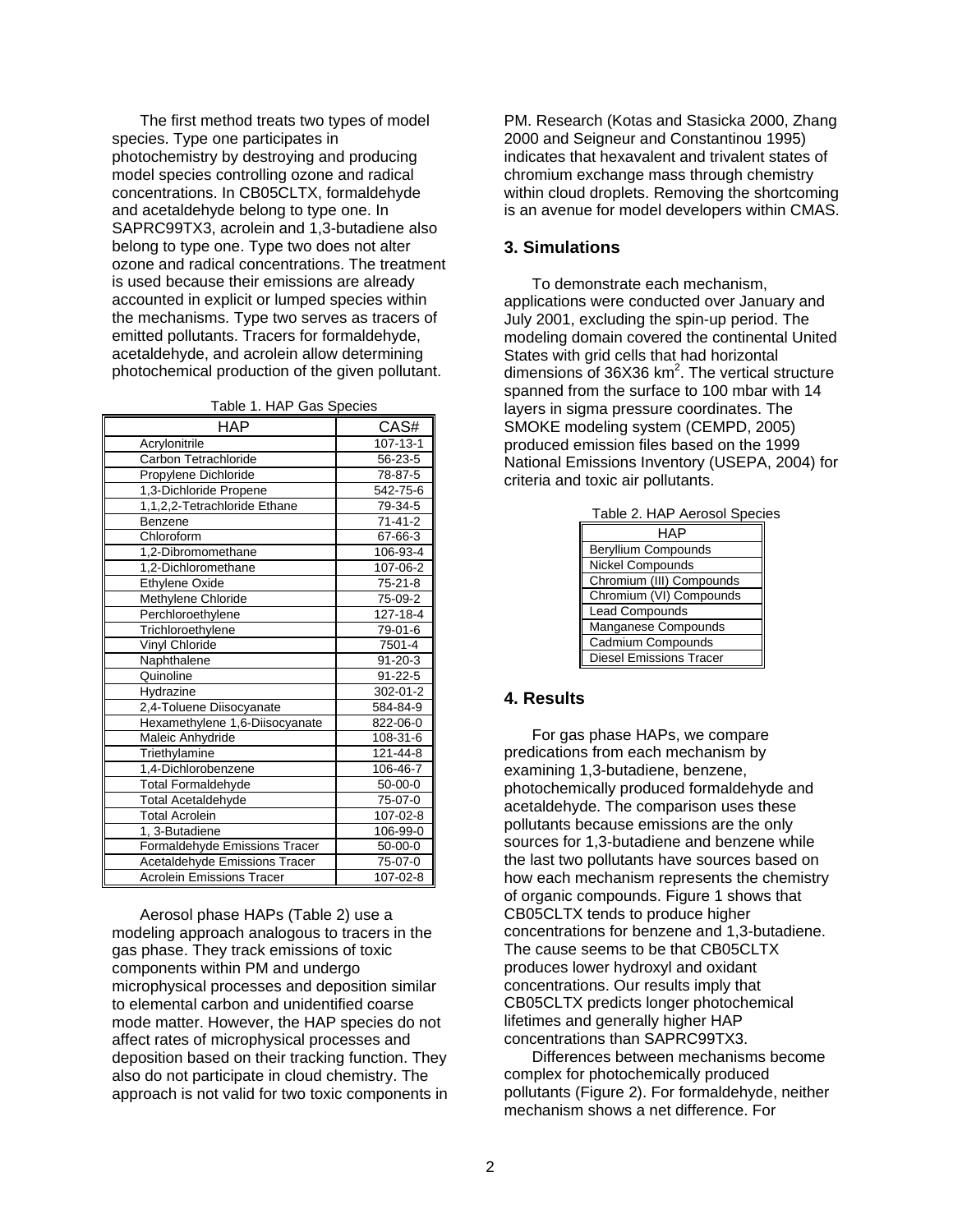acetaldehyde, CB05CLTX produces higher concentrations than SAPRC99TX3 especially during the summer period. A possible cause is how CB05CLTX treat and represents olefins or alkenes excluding ethene and isoprene. In CB05CLTX, olefins have higher acetaldehyde yields in their reactions. CB05CLTX also lumps greater amounts of emitted compounds into fast reacting olefins based on what olefins represent in CB05CLTX versus SAPRC99TX3. The net effect is that CB05CLTX produces more photochemical acetaldehyde. Our conclusion is supported because larger differences occur during the July period when biogenic sources emit large amounts of olefins.



Figure 1. Benzene (left) and 1,3-butadiene (right) differences from CB05CLTX to SAPRC99TX3 mechanisms plotted against the SAPRC99TX3 predictions. Top and bottom panels show results from the January and July simulations, respectively.

For aerosol phase HAPs, the comparison between mechanisms examine an accumulation mode species, trivalent chromium, and a coarse mode species, diesel emissions. For both species, CB05CLTX generally produce greater concentrations than SAPR99TX3 (Figure 3). The difference results because SAPRC99TX3 causes larger removal rates of bulk PM through either wet or dry deposition.

In closing, the developed mechanisms have not been evaluated against observations. Each does give results consistent to the mechanisms from that they were derived, i.e., CB05 or SAPRC99. The HAP mechanisms then allow users to simultaneously study criteria and numerous toxic pollutants.



Figure 2. Photochemically produced formaldehyde (left) and acetaldehyde (right) differences between CB05CLTX to SAPRC99TX3 plotted against CB05CLTX predictions. Top panels show CB05CLTX minus SAPRC99TX3 results plotted from the January simulations. Bottom panels show results from the July simulations.



Figure 3. Trivalent chromium in the accumulation mode (left) and Diesel emissions tracer in the coarse mode (right) differences from CB05CLTX to SAPRC99TX3 mechanisms plotted against the SAPRC99TX3 predictions. Top and bottom panels show results from the January and July simulations, respectively.

*Disclaimer: The research presented here was performed under the Memorandum of Understanding between the U.S. Environmental Protection Agency (EPA) and U.S. Department of Commerce's National Oceanic and Atmospheric Administration (NOAA) and under agreement number DW13921548. This work constitutes a contribution to the NOAA Air Quality Program. Although it has been reviewed by EPA and NOAA and approved for publication,*